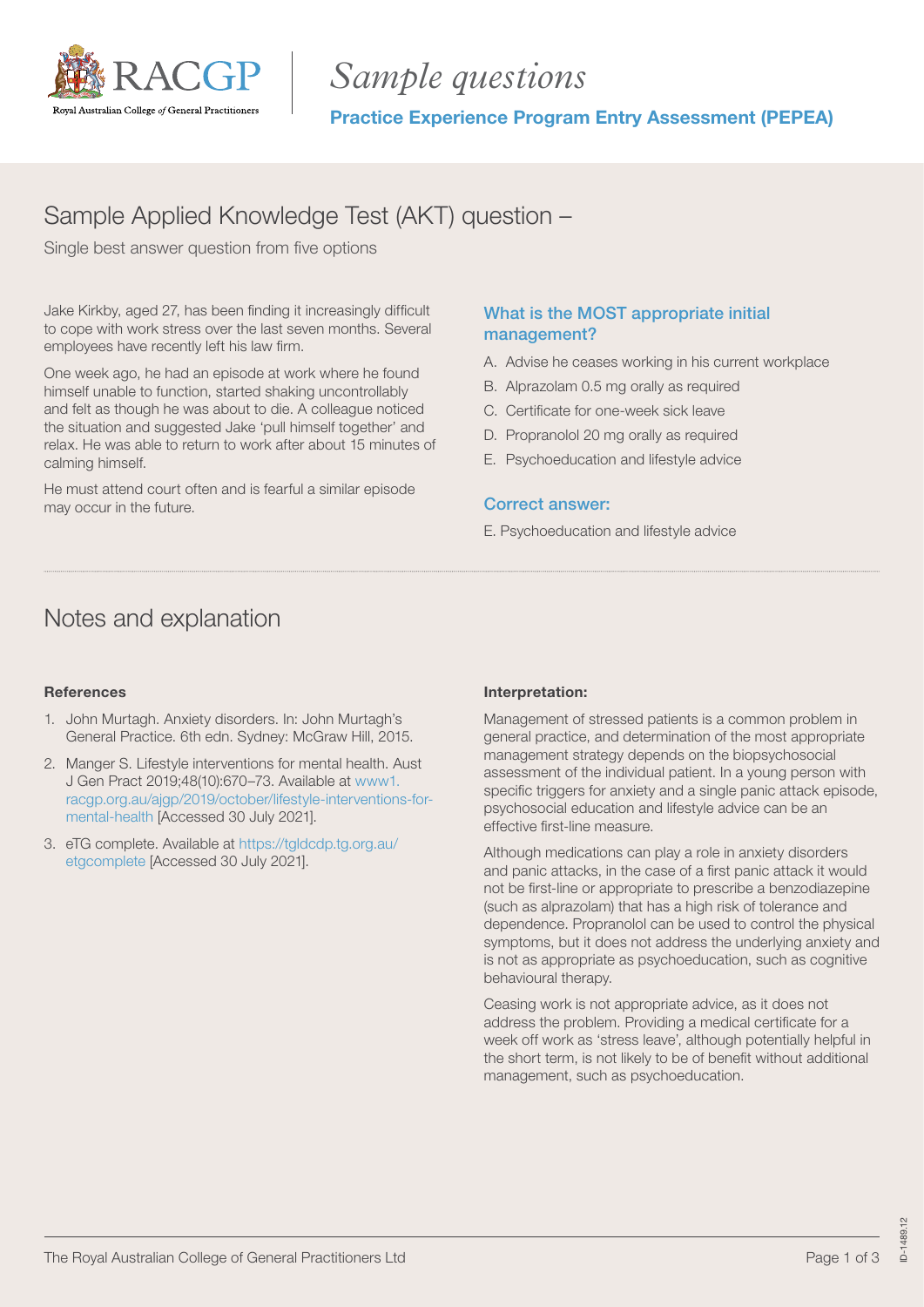# Sample Applied Knowledge Test (AKT) question –

Single best answer from more than five options

Evan Frost, aged 18 months, is brought in by his mother Katrina because he has been vomiting for the past six hours. Evan awoke at 3.00 am screaming and drawing up his legs, but settled and went back to sleep in his mother's arms after a few minutes. Since then, he has cried on and off and has seemed very tired. He has refused to eat and has vomited five times.

Evan had a watery bowel motion with mucous after dinner the previous night, which initially did not worry Katrina as several children at his day care centre were sent home with diarrhoea last week.

On examination, Evan appears pale and lethargic with temperature 37.6°C, pulse rate 118/min regular, respiratory rate 24/min and blood pressure 85/55 mmHg. His abdomen is soft and non-tender, with a palpable mass in the right upper quadrant.

### What is the MOST appropriate provisional diagnosis?

- A. Acute appendicitis
- B. Constipation
- C. Incarcerated hernia
- D. Intussusception
- E. Mesenteric adenitis
- F. Pyloric stenosis
- G. Viral gastroenteritis
- H. Volvulus

### Correct answer:

D. Intussusception

### Notes and explanation

### **References**

- 1. Royal Children's Hospital Melbourne. Clinical practice guidelines: Intussusception. Available at www.rch.org.au/ clinicalguide/guideline\_index/Intussusception [Accessed 30 July 2021].
- 2. Perth Children's Hospital. Emergency department guidelines: Intussusception. Available at https://pch. health.wa.gov.au/For-health-professionals/Emergency-Department-Guidelines/Intussusception [Accessed 30 July 2021].

### Interpretation:

This question requires candidates to be familiar with the differential diagnosis of an acute abdomen in children. This child presents with intermittent crying and drawing up of the legs, which is commonly seen with colicky abdominal pain in toddlers. Pallor, lethargy and vomiting are also commonly seen with intussusception. The classic 'red-currant jelly stool' is often a late sign and only seen in 20% of cases.

The right upper quadrant mass means intussusception is more likely than some of the other distractors:

- Acute appendicitis clinical examination reveals right iliac fossa tenderness +/- guarding and rebound tenderness
- Constipation history of hard stools
- Incarcerated hernia examination would reveal an irreducible inguinal swelling
- Mesenteric adenitis usually has a preceding viral illness
- Pyloric stenosis usually presents between two and six weeks of chronological age with progressive non-bilious vomiting
- Viral gastroenteritis there should not be a right upper quadrant mass
- Volvulus typically presents in the first year of life

ID-1489.12

D-1489.